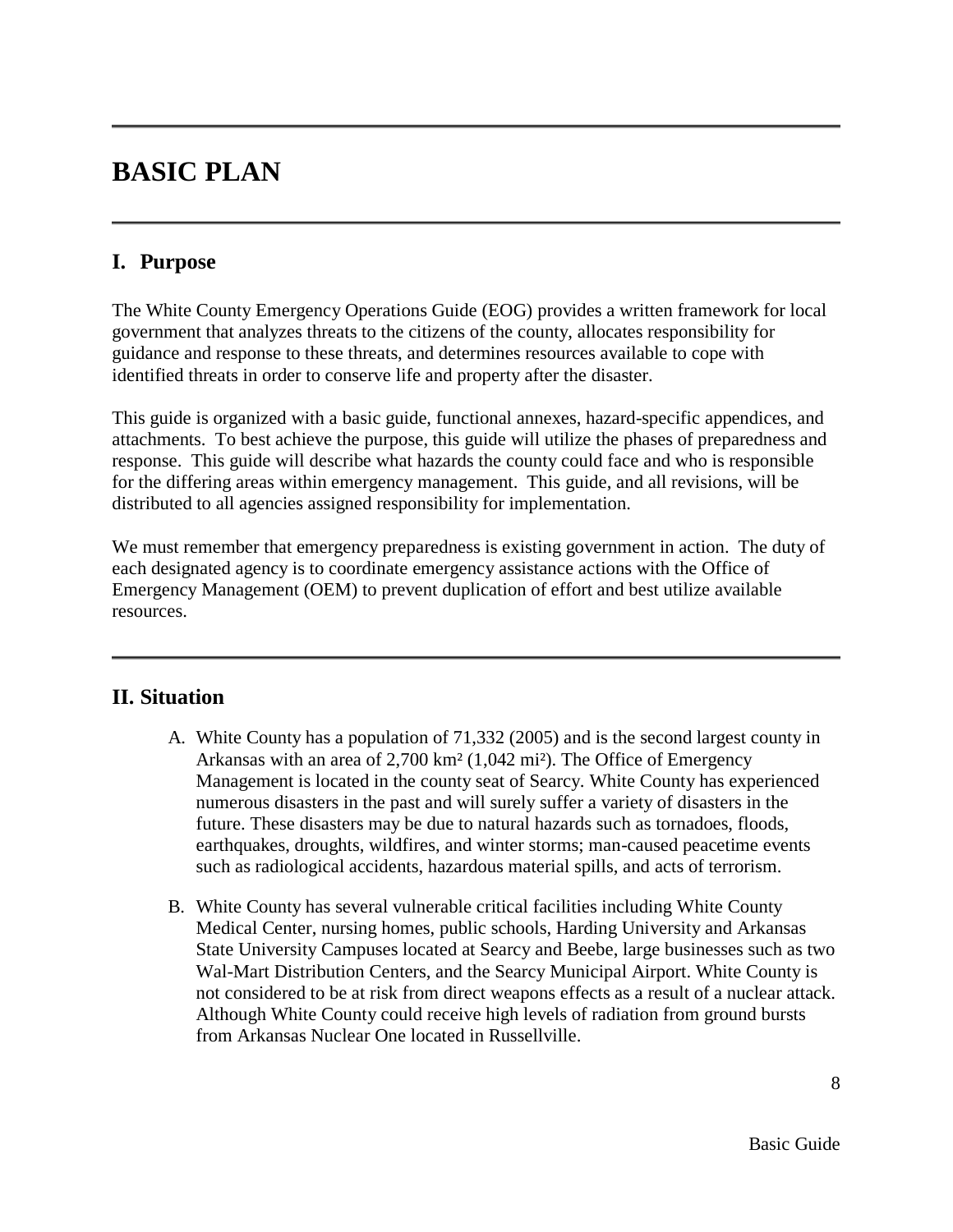C. Other areas of concern for the county include; the Greer's Ferry Dam, located in Cleburne County; the ability to communicate with the diverse population, the White and Little Red Rivers; Union Pacific railways; Highways 67/167 and US 64, transporting hazardous materials; gas wells and pipelines. Also, White County is located near the New Madrid Fault System which extends 120 miles southward from the area of Charleston, Missouri, and Cairo, Illinois, through New Madrid and Caruthersville, Missouri, following Interstate 55 to Blytheville and on down to Marked Tree, Arkansas and any other fault lines affecting White County. These are the main hazards that White County faces, but others may exist. The White County Office of Emergency is aware of and concerned about other disasters and will be ready to respond in case of these remote possibilities.

#### **III. Assumptions**

- A. The White County EOG is considered open to interpretation and tasked officials and organizations who use or implement this guide can choose alternative actions not outlined in the EOG as deemed necessary in order to preserve life in the event of an emergency disaster. County representatives and organizations have read and are familiar with the current White County EOG and will execute their assigned responsibilities.
- B. The County Judge has established an Emergency Management Organization in accordance with Section 10, Arkansas Emergency Services Act 511 of 1973 as amended.
- C. The County Judge has appointed an OEM Coordinator who represents him/her in guidance for and coping with disasters in the county and who manages the Office of Emergency Management Organization.
- D. Disasters impacting city or county resources will normally be contained with local paid and volunteer professional responders using the National Incident Management System (NIMS). If requirements for assistance exceed local and county resources, further assistance from state and federal resources may be requested through ADEM as well as assistance from Volunteer Organizations Active in Disasters (VOAD).
- E. White County will have an emergency organization which is prepared at all times to respond to disasters threatening life or property and will have the capability to cope with most disaster situations.
- F. White County will make efforts to mitigate any disaster situation. Efforts to educate the population on all possible disasters shall be made.
- G. An organized warning system will be in existence and continually manned to relay warnings to residents throughout the county.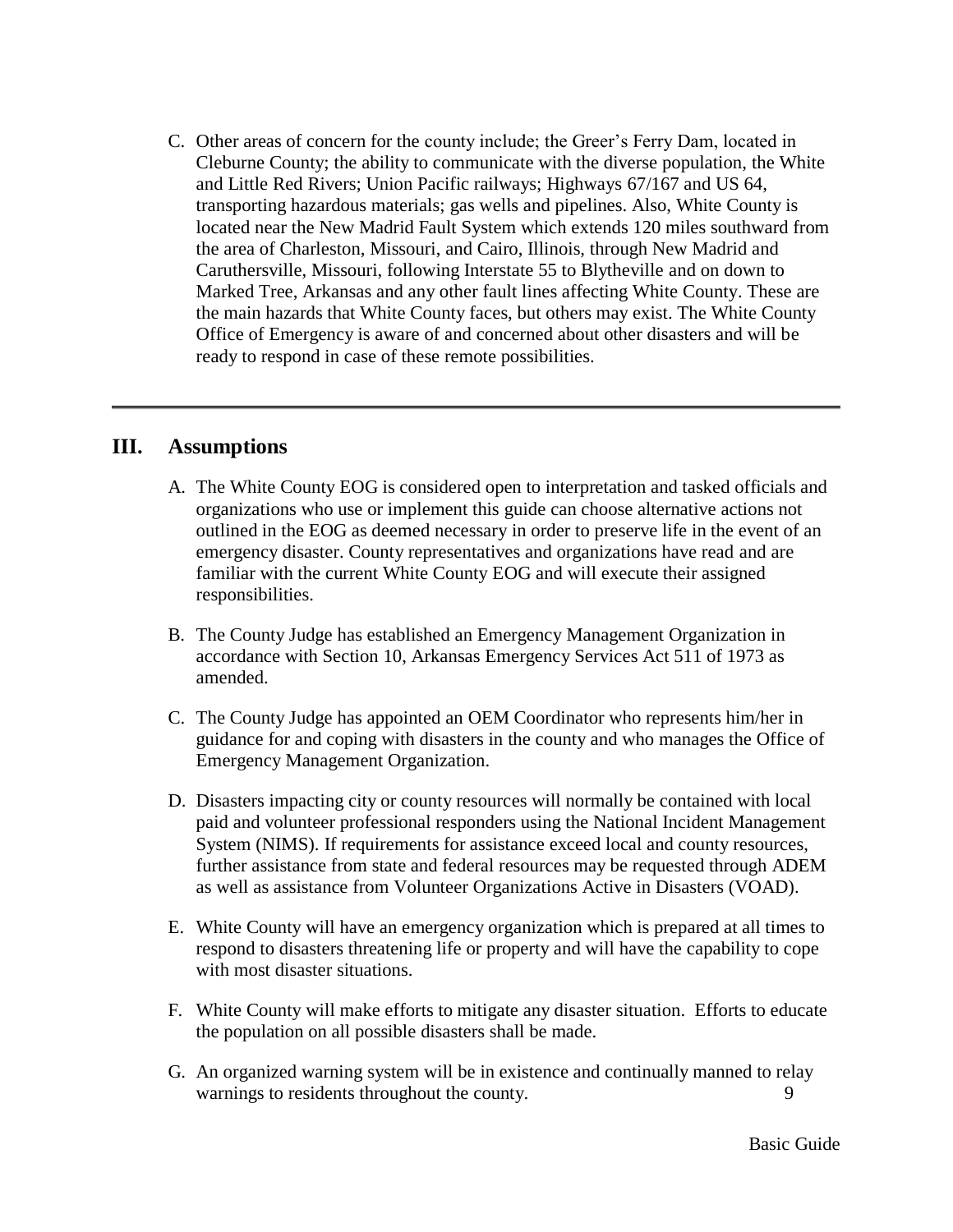- H. Advance warnings of most natural and some man-caused disasters will be received in time to warn the public prior to impact.
- I. Most emergencies can be dealt with using the Incident Command System and resources within the county.
- J. Each functional area officer, organization, agency and individuals with assigned emergency management responsibilities will prepare and maintain standard operating procedures (SOPs) and checklists which detail how their assigned tasks will be performed.
- K. Each annex is functionally oriented and outlines the lead and support roles of each local government or volunteer group, as applicable.
- L. Each functional annex will obtain and keep current maps and charts required to fulfill its assigned responsibilities.
- M. Each functional annex is encouraged to develop written mutual assistance agreements with their counterparts in surrounding areas.
- N. An attack on the United States would likely be preceded by a period of increasing international tension that would provide a minimum of 72 hours needed to complete Crisis Relocation.
- O. There is a remote possibility of an accidental launch of a nuclear missile by either the United States or some other nation. The National Warning Center would provide as much warning as possible for persons in and near the projected impact point to allow the population to take shelter in-place.
- P. Every effort will be made to identify and meet the special needs of disabled and elderly persons.

# **IV. Concept of Operations**

The world of Emergency Management continues to adopt the concept of the Integrated Emergency Management System (IEMS), which focuses on functions common in all disasters.

A. Integrated Emergency Management System (IEMS):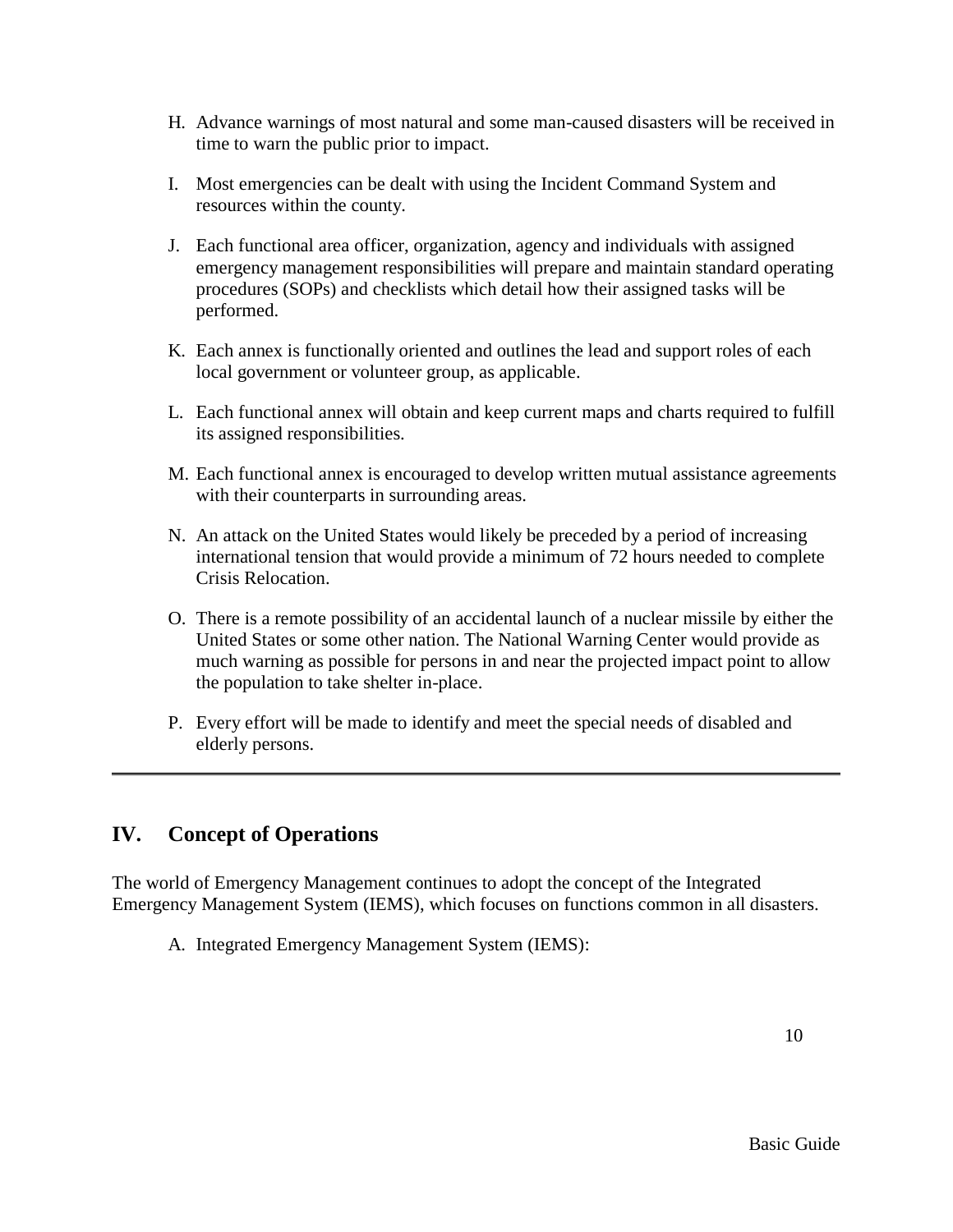- 1. An assessment of hazard vulnerabilities.
- 2. An inventory of community capabilities to deal with hazards.
- 3. Steps to reduce the gap between vulnerability and capability (by working across various districts and jurisdictions and working with many different kinds of professionals).
- B. The four phases of comprehensive emergency management:
	- 1. Mitigation:

Taking sustained actions to reduce or eliminate long-term risk to people and property from hazards and their effects.

2. Preparedness:

Building the emergency management function to respond effectively to, and recover from, any hazard.

3. Response:

Conducting emergency operations to save lives and property by taking action to reduce the hazard to acceptable levels (or eliminate it entirely); evacuating potential victims; providing food, water, shelter, and medical care to those in need; and restoring critical public services.

4. Recovery:

Rebuilding communities so that individuals, businesses, and governments can function on their own, return to normal life, and protect against future hazards.

## *Local Roles*

Local government has the primary responsibility for emergency response. Local government has direct responsibility for the safety of its citizens, knowledge of the situation and accompanying resource requirements, and proximity to both event and resources. Within local government are Emergency Support Services-the departments of local government that are capable of responding to emergencies 24 hours a day. They include law enforcement, fire/rescue/, and public works. They may also be referred to as emergency response personnel or first responders.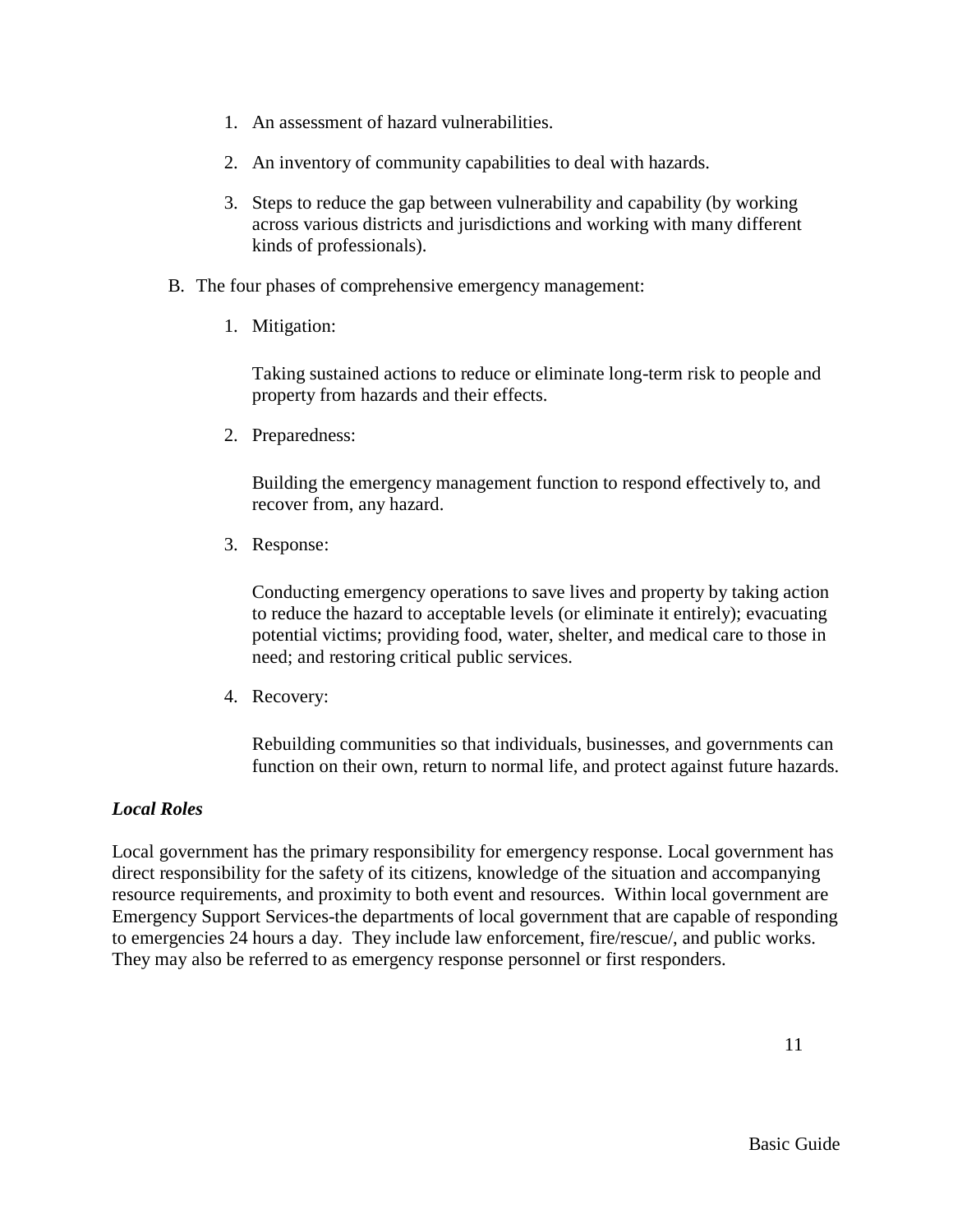#### *State Roles*

States provide emergency management guidance, emergency management training and exercising, emergency operations and disaster assistance. State government has legal authorities for emergency response and recovery and serves as the point of contact between local and Federal governments.

#### *Federal Roles*

The Federal government has legal authorities; fiscal resources; research capabilities, technical information and services; and specialized personnel to assist local and State agencies in responding to and recovering from emergencies or disasters.

#### *Military Roles*

The National Guard, or the Army and Air National Guard, is a state-administered force. The National Guard is trained and equipped to protect life and property and to preserve peace, order, and public safety to the citizens of the state of Arkansas. The Guard's resources and expertise include: trained medical personnel, evacuation units, search and rescue capability, aviation support, ground transportation, forest fire support, and emergency shelters (armories).

- C. Activation of the EOC
	- 1. Analyze the emergency situation and decide how to respond quickly, appropriately, and effectively.
	- 2. Direct and coordinate the efforts of the jurisdiction's various response forces.
	- 3. Coordinate with the response efforts of other jurisdictions.
	- 4. Use available resources efficiently and effectively.

## **V. Organization and Assignment of Responsibilities**

#### *Chief Executive Official (CEO)*

- a) Sets policy for the emergency response organization.
- b) Assumes responsibility for the overall response and recovery operations.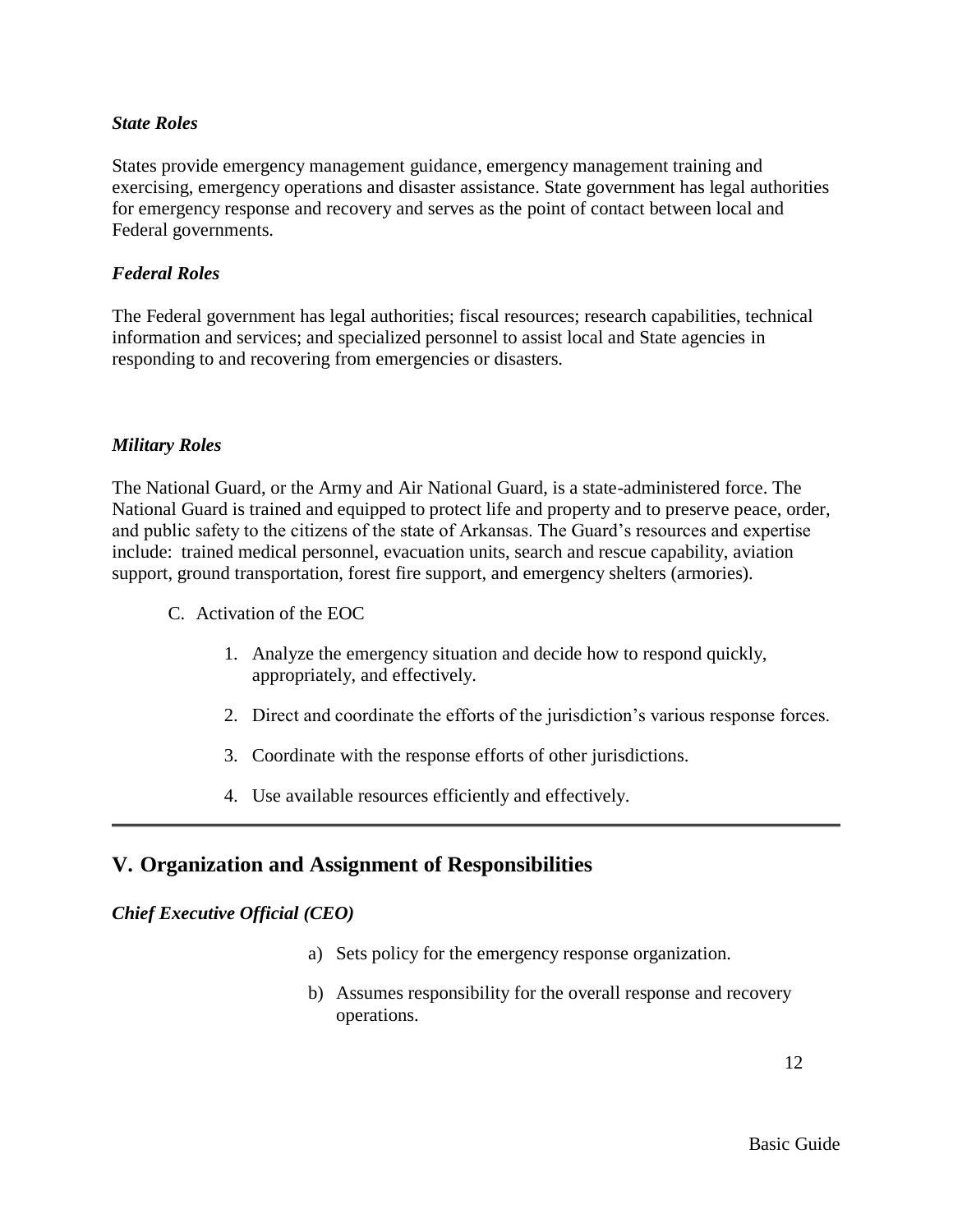|                                           | c) Identifies the individuals assigned to work in the EOC during<br>disasters.                                                                                                         |  |
|-------------------------------------------|----------------------------------------------------------------------------------------------------------------------------------------------------------------------------------------|--|
|                                           | d) Emergency Management Coordinator                                                                                                                                                    |  |
|                                           | e) Coordinates all aspects of response efforts during a disaster and<br>coordinates with each organization to ensure that appropriate<br>emergency functions are carried out properly. |  |
| <b>Warning Officer</b>                    |                                                                                                                                                                                        |  |
|                                           | a) Coordinates with PIO and Transportation and Evacuation Officers<br>in order to ensure the public is promptly warned.                                                                |  |
|                                           | b) Checks appropriate areas in the county and informs Emergency<br>Management Coordinator of inadequate equipment.                                                                     |  |
| <b>Public Information Officer (PIO)</b>   |                                                                                                                                                                                        |  |
|                                           | a) Advises the Emergency Manager and "CEO" on matters on<br>emergency public information (EPI).                                                                                        |  |
|                                           | b) Establishes and maintains a working relationship with local media.                                                                                                                  |  |
| <b>Administration and Records Officer</b> |                                                                                                                                                                                        |  |
|                                           | Maintains records of EOC activities and directly works with EOC<br>staff during response and recovery.                                                                                 |  |
| <b>Public Works Officer</b>               |                                                                                                                                                                                        |  |
|                                           | Manages public works resources and directs public works<br>operations (e.g. water supply/treatment, road maintenance,<br>trash/debris removal).                                        |  |
| <b>Logistics Officer</b>                  |                                                                                                                                                                                        |  |
|                                           | Manages and directs resource support activities during large-scale<br>disasters.                                                                                                       |  |
| <b>Fire Officer</b>                       | Manages fire department resources and directs fire department<br>operations.                                                                                                           |  |
|                                           | 13                                                                                                                                                                                     |  |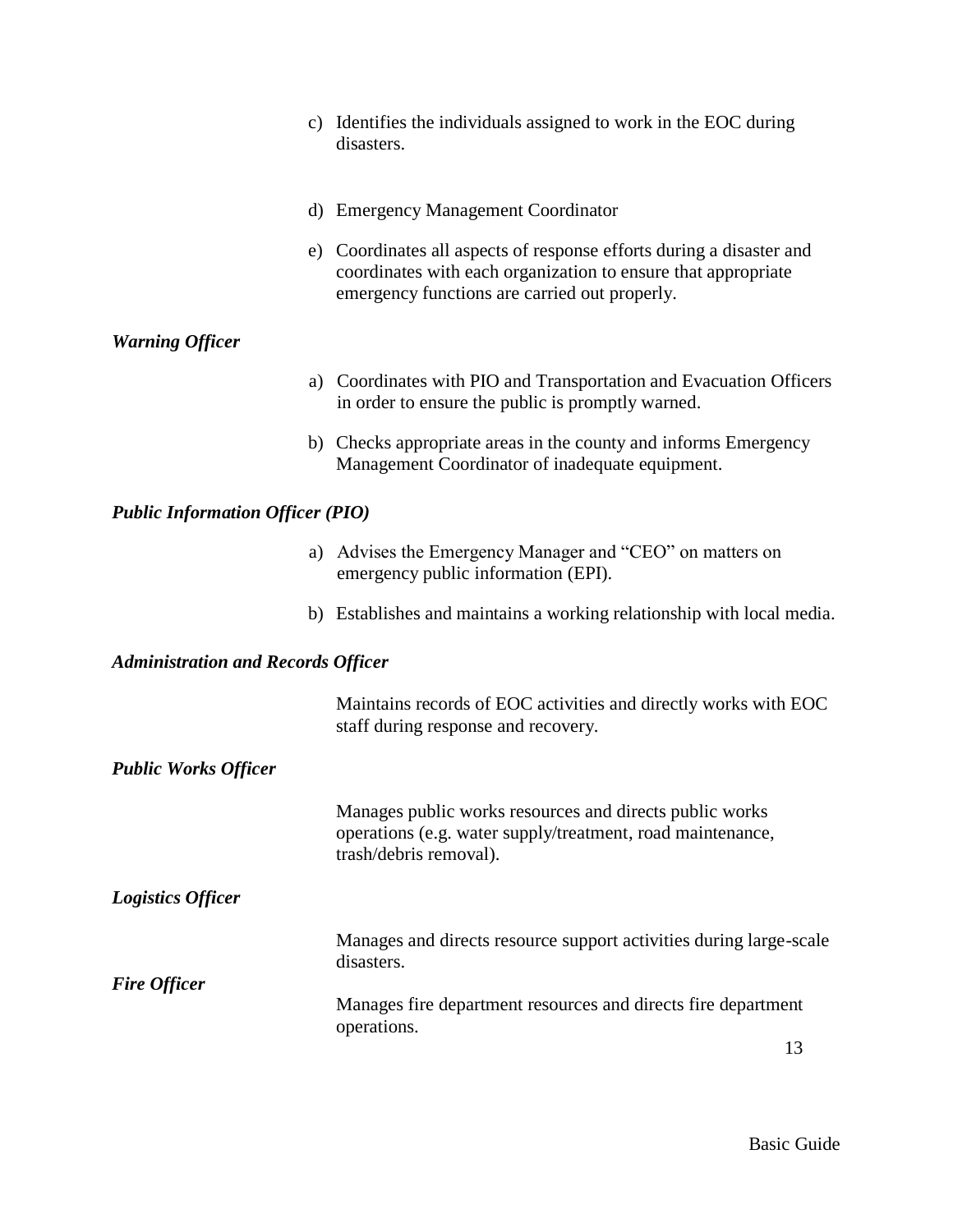# *HazMat Officer*

|                                              | Manages hazmat resources in coordination with fire department<br>operations.                                                                 |
|----------------------------------------------|----------------------------------------------------------------------------------------------------------------------------------------------|
| <b>Search and Rescue Officer</b>             |                                                                                                                                              |
|                                              | Coordinates all search and rescue operations with law enforcement<br>officials, fire department, and civil air patrol.                       |
| <b>Law Enforcement Officer</b>               |                                                                                                                                              |
|                                              | Manages law enforcement resources and directs traffic control and<br>law enforcement operations.                                             |
| <b>Staging and Security Officer</b>          |                                                                                                                                              |
|                                              | Provides security for disaster areas and monitors entrances and<br>exits to allow emergency workers to respond.                              |
| <b>Military Department</b>                   |                                                                                                                                              |
|                                              | Provides personnel and equipment to support emergency functions<br>when local resources are exhausted.                                       |
| <b>Emergency Communications Officer</b>      |                                                                                                                                              |
|                                              | Coordinates communication between the EOC and field forces.                                                                                  |
| <b>Transportation and Evacuation Officer</b> |                                                                                                                                              |
|                                              | Coordinates all evacuation guidance activities with the Emergency<br>Manager.                                                                |
| <b>Health and Medical Officer</b>            |                                                                                                                                              |
|                                              | Coordinates the use of health and medical resources and personnel<br>involved in providing medical assistance to disaster victims.           |
| <b>Sheltering and Mass Feeding Officer</b>   |                                                                                                                                              |
|                                              | Coordinates shelter operations for evacuees and disaster victims<br>with non-profit organizations, military personnel, and volunteers.<br>15 |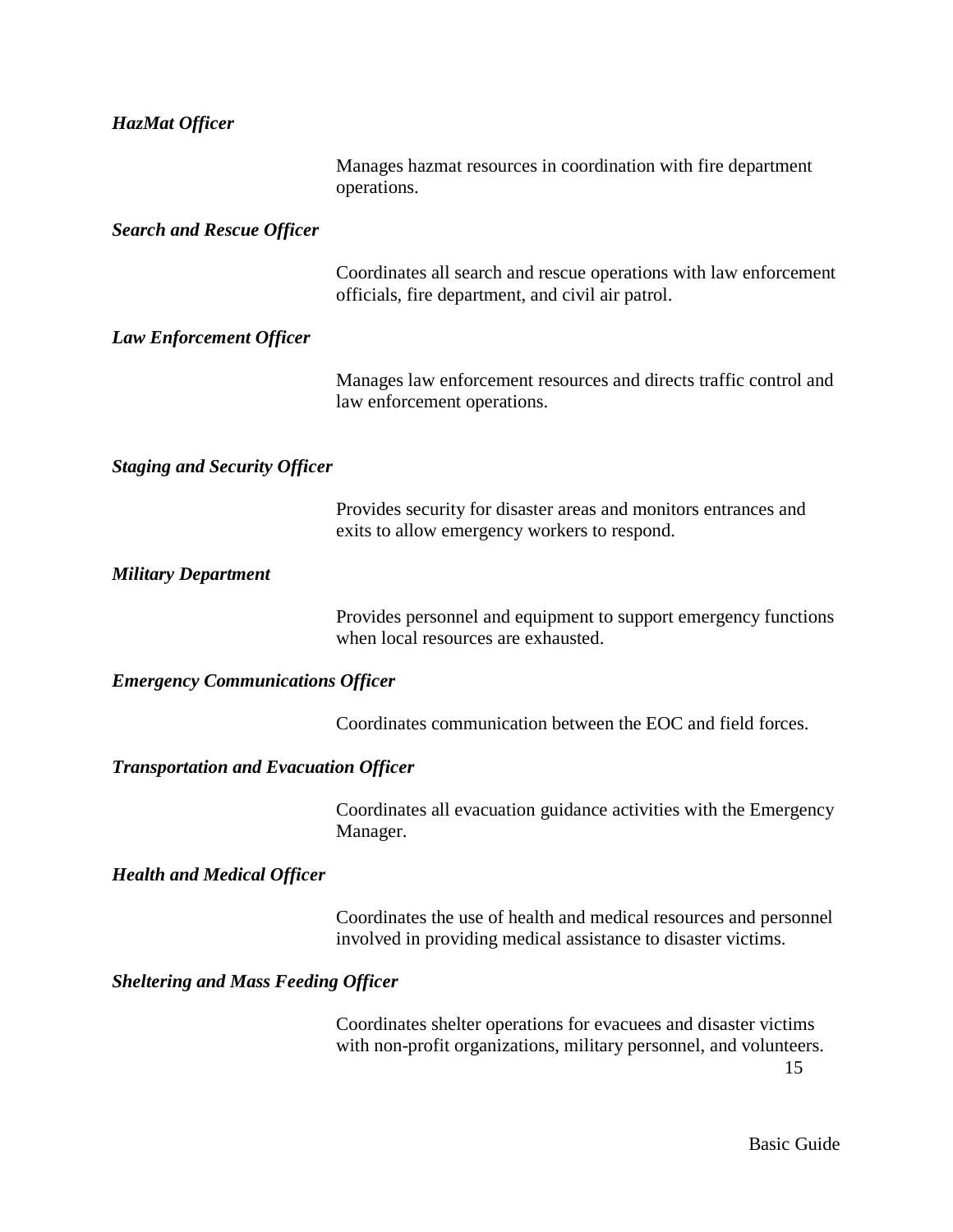#### *County Coroner*

Coordinates efforts to properly handle situations which lead to mass fatalities.

#### *Damage Assessment Officer*

Assesses and reports damage to public and private properties during recovery phase.

## **VI. Administration and Logistics**

- A. Administrative and fiscal procedures employed by county and municipal authorities for routine operations will be utilized to support emergency disaster operations.
- B. Facilities, equipment, supplies and services will be procured during emergency operations using normal procurement procedures. Records of all expenditures will be kept and tabbed specifically as disaster costs to aid in separating routine and disaster expenditures. In extreme emergency conditions, when the chief elected official has declared a state of disaster/emergency, private property may be commandeered subject to later compensation. [See Arkansas Emergency Services Act 511, section  $8g(4).$ ]
- C. Inventory, storage, maintenance and replacement of administrative and logistical support items during disaster operations will be accounted for using standard procedures by each local government entity.
- D. Donations of money, equipment, or supplies may be received by local government and will be entered into records and accounted for. Donation of services and labor will be recorded and may be counted as matching contributions to match federal funding in a Presidential Disaster Declaration.
- E. Equipment and personnel are not normally available at local government level to evaluate threats posed by chemical, radiological or biological contamination of the environment. This support will be provided by the Arkansas Department of Health, the Arkansas Department of Environmental Quality (ADEQ), and if required, agencies of the federal government.
- F. Personnel and equipment will be available from neighboring jurisdictions through written and/or verbal mutual support agreements. If local government resources are exhausted, ADEM will coordinate assistance from state, federal and volunteer sources.